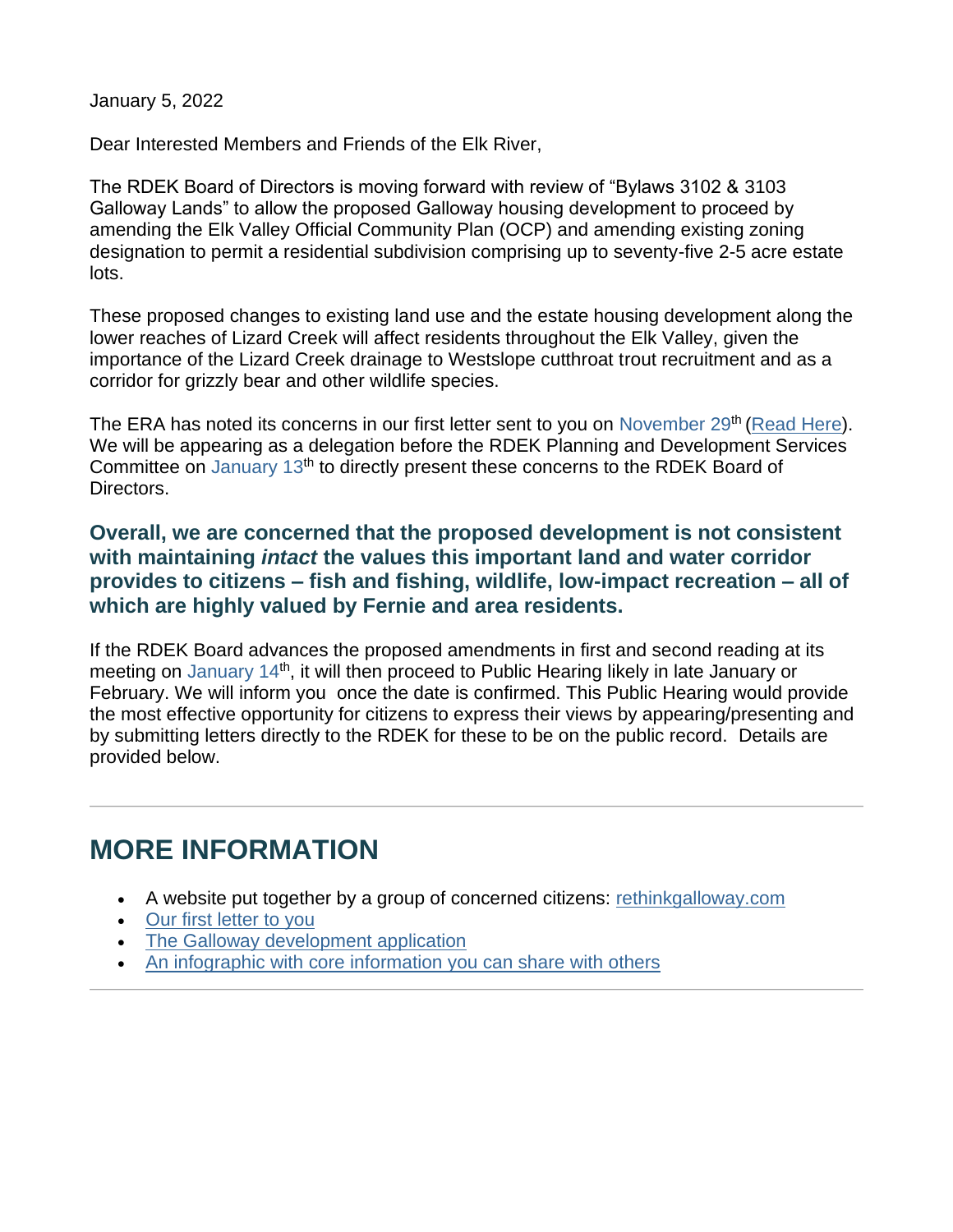# **ACTIONS YOU CAN TAKE**

#### **1. REGISTER** for **Open House** by the developer Handshake Holdings – **Thursday January 6 th at 6 pm** via Zoom

*Advance Registration for this webinar is required. To register go to: [https://us02web.zoom.us/webinar/register/WN\\_KVa1OhTGQWi8afSmqhHg7A](https://www.elkriveralliance.ca/r?u=iKj5iuxBXy-0B6ifolAJk7dCg1thFzBZiqLuYRLPpJ9M2sLOvb6yoz8DfYKyceC9OE5tIZaefGawgMS_5t5xFOfMk5rISOd5yVKSUxs5syM&e=1c6dc721928e229ed3116b8952f2ced8&utm_source=elkriveralliance&utm_medium=email&utm_campaign=galloway_open_letter_2&n=6)*

*After registering, you will receive a confirmation email containing information about joining the webinar.*

*To submit a question for the open house, please send to: [info@gallowaylands.com.](mailto:info@gallowaylands.com) We will also accept questions on the night of the open house as time permits.* 

#### **2. OBSERVE** by Zoom the ERA presentation to the RDEK Planning and Development Services Committee meeting on **January 13th**

*To sign up go to: [https://www.rdek.bc.ca/meetings\\_events/agendas/](https://www.elkriveralliance.ca/r?u=XvDMgfGL0SE-BifrKJlhyBB3TuUOq9rwLhmK1DWvM0qHLGMa86-5z9vZ_AnrcPqA&e=1c6dc721928e229ed3116b8952f2ced8&utm_source=elkriveralliance&utm_medium=email&utm_campaign=galloway_open_letter_2&n=7)*

*The link will be available the evening of January 11th or on January 12th*

**3. FOLLOW the RDEK Board meeting January 14th** for which we will inform you of the result.

**4. WRITE a letter directly to the RDEK** to be on the public record, stating your concerns and position on the proposed development and amending by-laws 3102 and 3103 Galloway Lands and noting clearly that you are either *Opposed* or *Have Concerns* or *In Favour*

*Such letter can be addressed to Rob Gay, RDEK Regional Chair [director.gay@rdek.bc.ca](mailto:director.gay@rdek.bc.ca)*

*With copies to*

- *The RDEK Area A (our area) Director Mike Sosnowsk [sosnowski@rdek.bc.ca](mailto:director.sosnowski@rdek.bc.ca)*
- *Area Mayors who are members of the RDEK Board*
- *Ange Qualizza [ange.qualizza@fernie.ca](mailto:ange.qualizza@fernie.ca)*
- *Dean McKerracher [mayor@elkford.ca](mailto:mayor@elkford.ca)*
- *David Wilkes [mayor@sparwood.ca](mailto:mayor@sparwood.ca)*
- *Lee Pratt [lee.pratt@cranbrook.ca](mailto:lee.pratt@cranbrook.ca)*
- *Don McCormick [mayor@kimberley.ca](mailto:mayor@kimberley.ca)*
- *The RDEK Development Services Manager Andrew McLeod [dsmanager@rdek.bc.ca](mailto:dsmanager@rdek.bc.ca)*

**5. REGISTER** as a delegate to speak/present at the Public Hearing for the proposed RDEK amending Bylaws 3102 & 3103 Galloway Lands

*[https://www.rdek.bc.ca/meetings\\_events/publichearings/](https://www.elkriveralliance.ca/r?u=XvDMgfGL0SE-BifrKJlhyBB3TuUOq9rwLhmK1DWvM0qujtzfNc30qMXqJJqe8g4Az2O7ipk_rtnltH76KM_OAQ&e=1c6dc721928e229ed3116b8952f2ced8&utm_source=elkriveralliance&utm_medium=email&utm_campaign=galloway_open_letter_2&n=8)*